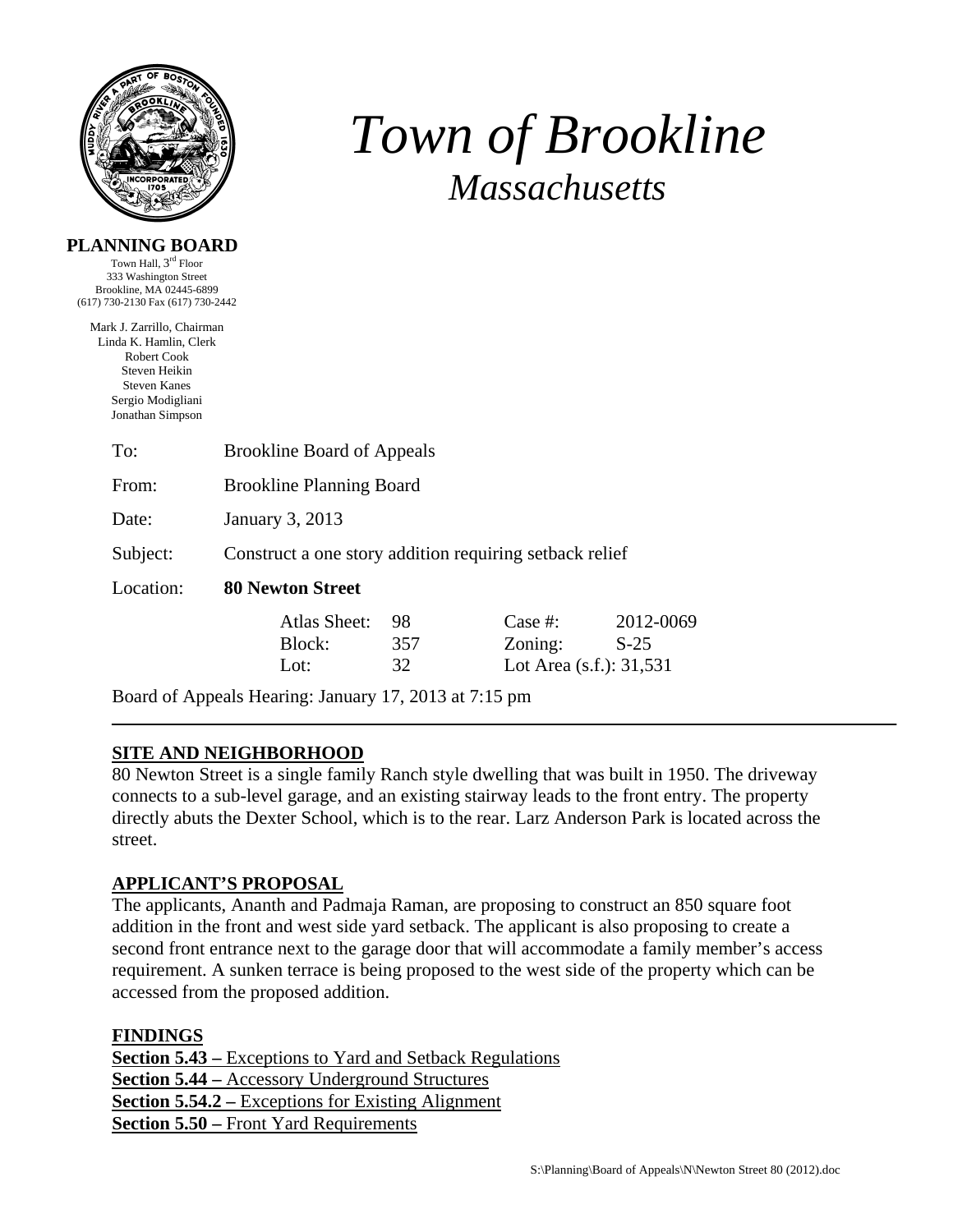#### **Section 5.60 –** Side Yard Requirements

| <b>Dimensional Requirements</b> | <b>Required</b> | <b>Existing</b> | <b>Proposed</b> | <b>Relief</b>   |
|---------------------------------|-----------------|-----------------|-----------------|-----------------|
| <b>Front Yard Setback</b>       | 60              | $59.3^{\circ}$  | 47.9'           | Special Permit* |
| <b>West Side Yard Setback</b>   | 20'             | 19.3'           | $19.3^{\circ}$  | Special Permit* |

\* Under *Section 5.43*, the Board of Appeals may waive yard and setback requirements if a counterbalancing amenity is provided.

#### **Section 8.02.2 –** Alteration or Extension

A special permit is required to alter a pre-existing non-conforming structure or use.

# **PLANNING BOARD COMMENTS**

The Planning Board supports the requested relief to allow the applicant to construct the proposed addition. The addition will be complementary to the dwelling, providing accessibility for one of the residents, and will balance the appearance of the façade from the road.

## **Therefore, the Planning Board recommends approval of the plans by Bruce Miller Architecture & Interiors, dated 9/20/12, subject to the following conditions:**

- 1. Prior to the issuance of a building permit, the applicant shall submit final plans and elevations subject to the review and approval of the Assistant Director of Regulatory Planning.
- 2. Prior to the issuance of a building permit, the applicant shall submit a final landscape plan indicating all counterbalancing amenities, subject to the review and approval of the Assistant Director of Regulatory Planning.
- 3. Prior to the issuance of a building permit, the applicant shall submit to the Building Commissioner for review and approval for conformance to the Board of Appeals decision: 1) a final site plan stamped and signed by a registered engineer or land surveyor; 2) final building elevations; and 3) evidence that the Board of Appeals decision has been recorded at the Registry of Deeds.